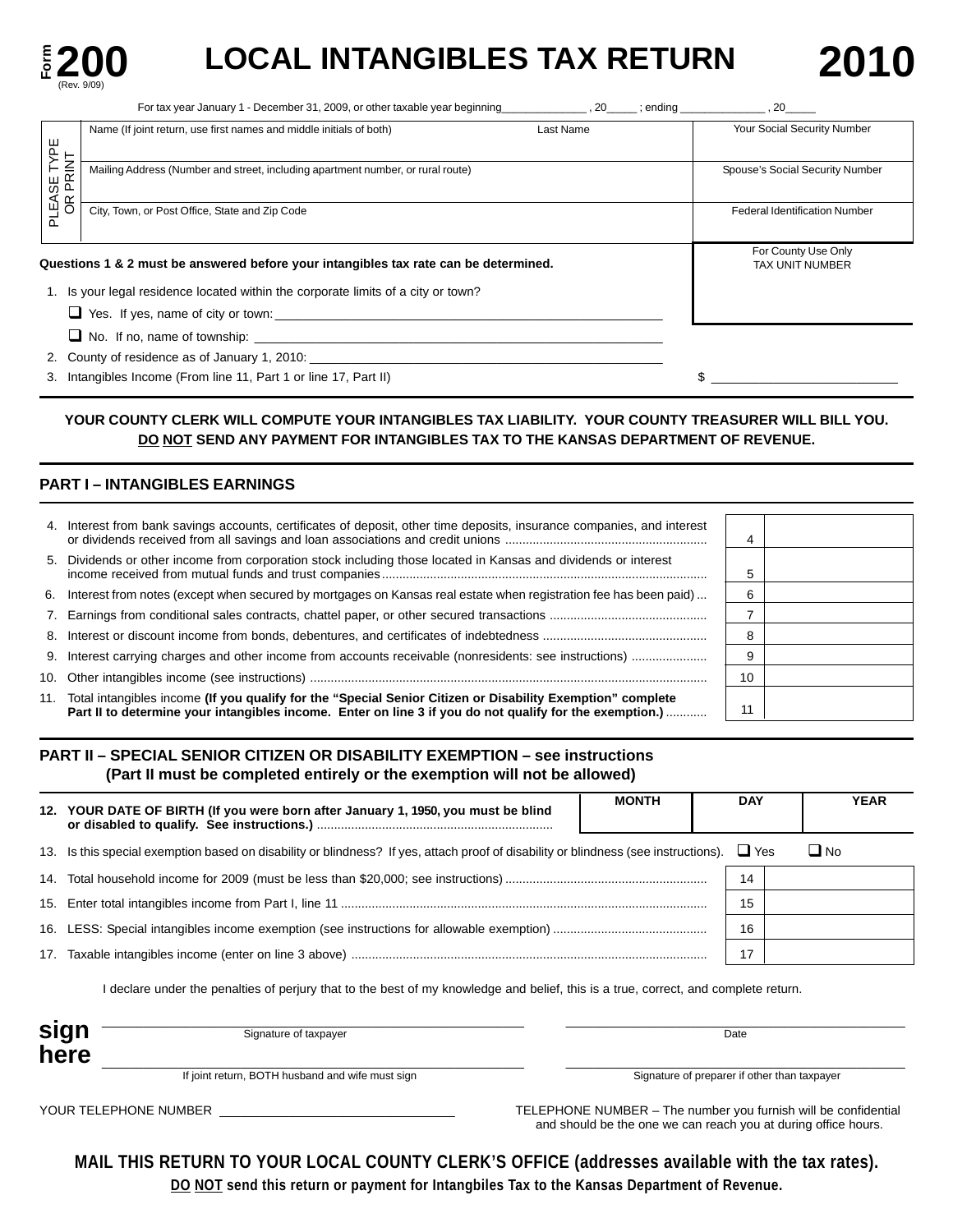### **INSTRUCTIONS FOR 2010 LOCAL INTANGIBLES TAX RETURN**

The intangibles tax is a local tax levied on gross earnings received from intangible property such as savings accounts, stocks, bonds, accounts receivable, and mortgages. It is not to be confused with the state income tax which is used to support state government.

**WHO MUST FILE INTANGIBLES TAX.** All Kansas residents and corporations owning taxable property and every nonresident owning accounts receivable or other intangible property with a Kansas business situs, receiving earnings from this property during the calendar year or fiscal year ending in 2009, must file a Form 200. **If you live in an area that has no intangibles tax, or your tax due is less than \$5, you do not have to file a Form 200.** 

Individuals or corporations having intangible earnings shall be deemed to have received these earnings at the individual's dwelling or the corporation's principal business office, within the State of Kansas. The earnings are then subject to intangibles tax if the individual's dwelling or the corporation's principal office is within a jurisdiction which has imposed the local intangibles tax. Parents of minors owning intangible property, conservators, trustees, beneficiaries of trusts, executors, administrators, receivers, and certain agents are required to file a Form 200. Senior citizens or disabled persons are also required to file a Form 200, but may be entitled to a special senior citizen or disability exemption, explained in Part II.

**EXEMPT INTANGIBLES INCOME.** Intangibles tax does not apply to: interest on notes secured by Kansas real estate mortgages on which a registration fee has been paid; earnings on individual retirement and Keogh accounts and other qualified retirement plans; bonds and other evidences of indebtedness issued by the federal government, the State of Kansas or any of its municipal or taxing subdivisions, certain distributions of subchapter S corporations; certain reimbursements of interest paid on notes, the proceeds of which were the source of funds for another note; and dividends from stock of a bank, savings and loan association or regulated investment company located in Kansas or from doing business in Kansas. National bank associations, state banks, federal and state chartered savings and loan associations, trust companies, credit unions, and certain non-profit corporations operating or providing hospitals, psychiatric hospitals, adult care homes, private children's homes and housing for the elderly are exempt from intangibles tax.

**WHEN AND WHERE TO FILE.** If you have intangibles income, you must file a Form 200 with your local County Clerk's office (addresses follow the tax rates) on or before April 15, 2010 (there are no provisions for extensions of time to file Form 200). **Do not enclose Form 200 with your Kansas Income Tax Return, Form K-40 or mail your payment to the Department of Revenue.** The county clerk will compute your tax and you will be billed by your local county treasurer in November 2010. If your return is delinquent, interest and/or penalty may be assessed by the county treasurer's office. This will be included in your tax billing when you receive it. If your tax is less than \$5, you will not be billed.

**AMENDED RETURNS.** To correct an error on a Form 200 that has already been filed, complete another Form 200 with the correct information and write "AMENDED" across the top. Attach a letter explaining the correction.

### **SPECIFIC LINE INSTRUCTIONS**

**HEADING:** Print or type your name, address and Social Security number(s) ortax identification number. If your accounting records are maintained by fiscal year, indicate your fiscal year in the space provided above your name.

**LINE 1:** Mark the appropriate box. If YES, enter the name of the city or town where your residence is located. If NO, enter the name of the township where your residence is located. **Do not** enter both a city and a township name.

LINE 2: Enter the name of the county in which your residence is located.

**LINE 3:** Enter the intangibles income computed in Part I, line 11; or, if you qualify for the special senior citizen or disability exemption, enter the amount from Part II, line 17.

#### **PART I - INTANGIBLES EARNINGS**

**There are no exemptions or deductions allowable to reduce total gross earnings as reported on this return.** 

**LINE 4:** Enter interest or other income received or credited to your account from bank savings accounts, bank checking accounts, certificates of deposits, and other time deposits, regardless of the bank's location or when the security was owned. Also, enter any interest or dividends received or credited to your account by savings and loan associations and credit union regardless of location. Enter all interest received or credited to your account from funds left on deposit with insurance companies. Any interest received from the federal government is non-taxable and should not be reported on line 4.

If you incurred a penalty for early withdrawal of funds, report only the amount of interest actually received from each account. If the penalty incurred is greater than the amount of interest, the excess penalty cannot be used to reduce income from other sources.

**LINE 5:** Enter all dividends or other income received or credited to your account from corporation stocks, regardless of where the corporation is located. Do not report dividends from insurance policies or patronage dividends for coops based on business done with the co-ops. Also enter all investment income received from all mutual funds and trust companies. Do not report capital gains.

**LINE 6:** Enter all interest, discount interest, or other earnings received from notes receivable, unless the notes are secured by a Kansas mortgage on which a mortgage registration fee has been paid. Do not report the principal from notes or loans.

LINE 7: Enter all interest or other income received from notes or accounts which are secured by conditional sales contracts or chattel mortgages.

LINE 8: Enter interest or discount income received from bonds and debentures. Income from bonds issued by states or their political subdivisions other than Kansas are subject to tax.

**LINE 9:** Enter all interest, carrying charges, or other earnings from accounts receivable received during the tax year, regardless of when the account was opened or closed. Nonresidents must report all income which has a Kansas business situs.

**LINE 10:**Enter all other income from intangible property which is not included on lines 4 through 9. This includes taxable intangible income from trusts, estates, brokerage accounts, etc.

LINE 11: Add lines 4 through 10 and enter the result on line 11. If you do not qualify for the special senior citizen or disability exemption (see Part II), enter this amount on line 3.

### **PART II - SPECIAL SENIOR CITIZEN OR DISABILITY EXEMPTION**

**WHO MAY QUALIFY.** To be eligible for the special intangibles income exemption found at K.S.A. 12-1,109(c)(1), you must be 60 years of age or older on or before January 1, 2010; **or** have been disabled or blind during all of 2009, regardless of age; AND have a household income of \$20,000 or less. If your total household income for 2009 is between \$15,000 and \$20,000, the \$5,000 intangibles income exemption is reduced by the amount your total income exceeds \$15,000. If married, only one spouse can claim the special intangibles income exemption. This special exemption cannot be claimed for a decedent who died prior to January 1, 2010.

**LINE 12:** Enter the month, day, and year of your birth.

**LINE 13:** To claim the special exemption for a disability or blindness, you must have been disabled or blind during the entire year of 2009. If you are filing as a disabled person, attach a copy of your Social Security certification of disability letter showing proof that you received Social Security benefits during the entire year of 2009 based upon your disability. If you are not covered by Social Security, you must furnish medical proof that your disability has qualified you as a disabled person under the provisions of the Social Security Act. If you are blind, submit a visual acuity statement from your doctor.

**LINE 14:** Add the total income received from ALL sources during 2009 by you, or you and your spouse. Include wages, Social Security (except Social Security Disability payments), railroad retirement, and any other pension income; interest, dividends, salaries, commissions, fees, bonuses, tips and any gain from the sale of property. Include also your share of income received from partnerships, estates, trusts and royalties, net rental income, and business or farm income. Net operating losses and net capital losses may not be used to reduce total income. If this total is greater than \$20,000, stop here and enter the amount from line 11 of Part I on line 3.

**NOTE:** If the amount on line 14 is less than \$31,901, you may qualify for a food sales tax refund on Form K-40. You may also qualify for a homestead refund (K-40H) or property tax refund for low income seniors (K-40PT ) if your household income is less than \$31,301 or \$17,501 respectively. These forms are available by calling the forms request line at (785) 296-4937.

**LINE 15:** Enter the total intangibles income from Part I, line 11.

**LINE 16:** If your total household income on line 14 is \$15,000 or less, enter \$5,000 on line 16. If line 14 is greater than \$15,000 but less than \$20,000, subtract the amount over \$15,000 from \$5,000, and enter the result on line 16. Example: If line 14 is \$18,000, enter \$2,000 on line 16.

**LINE 17:** Subtract line 16 from line 15 and enter the result on line 17 and on line 3. This is your taxable intangibles income.

**TAXPAYER ASSISTANCE.** If you need assistance in completing your Intangibles Tax Return, Form 200, call your local County Clerk's office.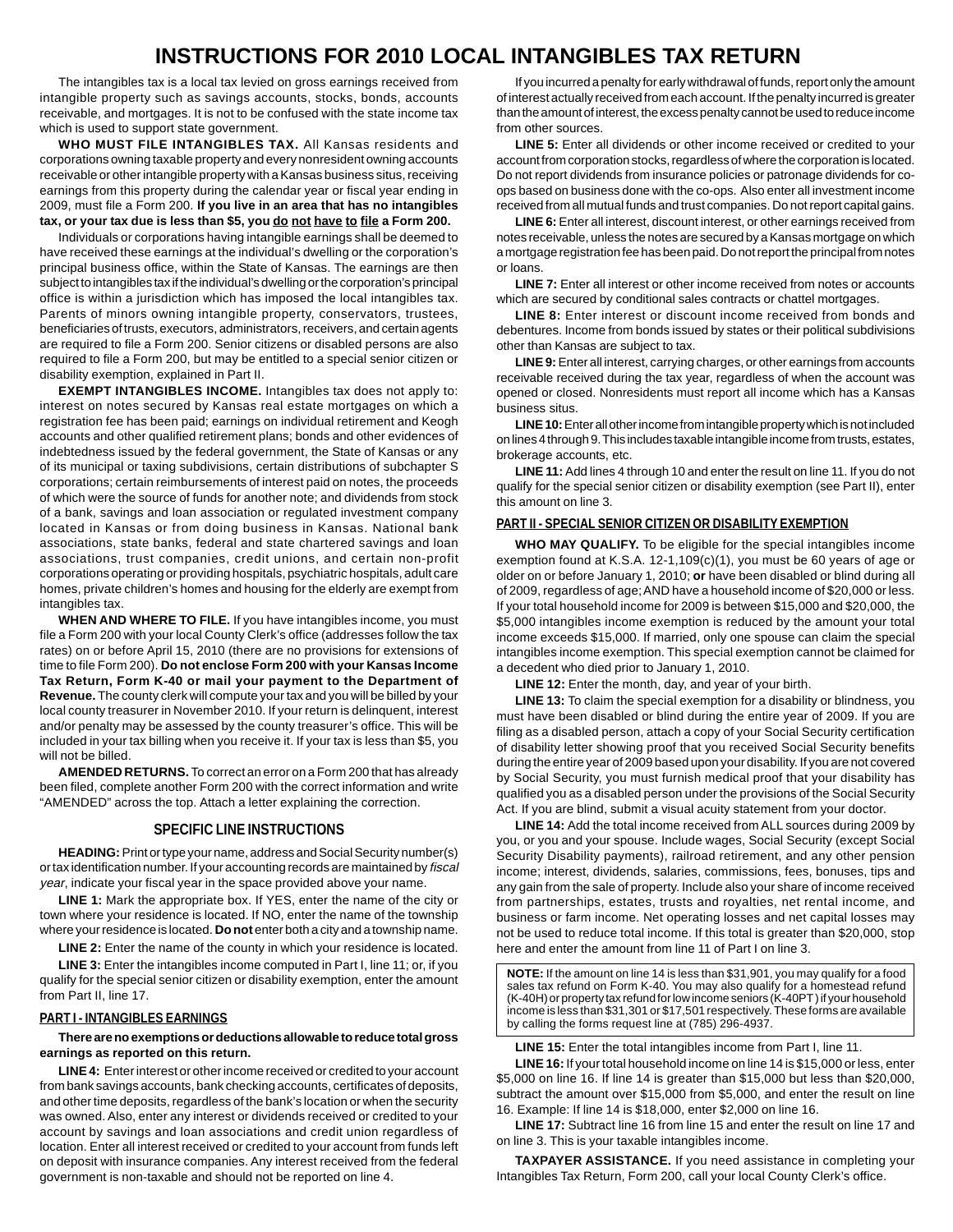## **2010 INTANGIBLES TAX RATES** *and* **COUNTY CLERK ADDRESSES**

The following list is the 2010 Intangibles Tax Rates **for the counties of Kansas that impose a tax**, as well as any city/township rate. This information was provided by local County Clerks and is current to July 1, 2009. If your city/township is not listed, you may still be required to file a return to determine the county portion of the intangibles tax. A form 200 must be filed with your local County Clerk's office by April 15, 2010. The county clerk will compute your tax liability and the county treasurer will bill you at a later date.

|                                        |                         |             |                                       |             | <b>LINCOLN</b>               |             | Spring Valley Twp  2.25  |      |
|----------------------------------------|-------------------------|-------------|---------------------------------------|-------------|------------------------------|-------------|--------------------------|------|
| <b>Atchison County — 0%</b>            |                         |             | Gettysburg Twp  2.25                  |             | Lincoln County - .75%        |             |                          |      |
| Cities<br>Rate                         | Walnut Twp  2.25        |             |                                       |             | Cities                       | <u>Rate</u> | Turkey Creek Twp  2.25   |      |
|                                        | <b>DECATUR</b>          |             |                                       |             |                              | 2.25        |                          |      |
|                                        |                         |             |                                       |             | Townships                    | Rate        | <b>MEADE</b>             |      |
| Townships<br>Rate                      | Decatur County — 0%     |             |                                       |             |                              |             |                          |      |
|                                        | <b>Cities</b>           | <u>Rate</u> |                                       |             | Pleasant Twp  2.25           |             | Meade County $-.75%$     |      |
|                                        |                         |             | Pioneer Twp  2.25                     |             |                              |             | Townships                | Rate |
| Lancaster Twp  2.25                    |                         |             | Solomon Twp  2.25                     |             |                              |             | Crooked Creek Twp  2.25  |      |
|                                        | Townships               | Rate        | <b>GRAY</b>                           |             |                              |             |                          |      |
|                                        |                         |             |                                       |             | <b>LOGAN</b>                 |             |                          |      |
| <b>BARBER</b>                          |                         |             | Gray County — 0%                      |             | Logan County - .75%          |             | Sand Creek Twp  2.25     |      |
| <b>Barber County — 0%</b>              |                         |             | <b>Cities</b>                         | <u>Rate</u> | <b>Cities</b>                | Rate        | <b>MITCHELL</b>          |      |
| Townships<br>Rate                      |                         |             |                                       |             | Russell Springs  2.25        |             | Mitchell County - .75%   |      |
|                                        |                         |             |                                       |             |                              |             | <b>Cities</b>            | Rate |
|                                        | Liberty Twp  2.25       |             |                                       |             | Townships                    | <u>Rate</u> |                          |      |
|                                        |                         |             | Townships                             | Rate        | Elkader Twp  2.25            |             | Glen Elder  2.25         |      |
| Nippawalla Twp  2.25                   |                         |             | Copeland Twp  2.25                    |             |                              |             |                          |      |
|                                        |                         |             | East Hess Twp  2.25                   |             | Logansport Twp  2.25         |             |                          |      |
| <b>BROWN</b>                           |                         |             |                                       |             |                              |             | Townships                | Rate |
|                                        |                         |             | Montezuma Twp  2.25                   |             | Russell Springs Twp  2.25    |             | Asherville Twp  2.25     |      |
| <b>Brown County — <math>0\%</math></b> |                         |             | <b>GREELEY</b>                        |             |                              |             |                          |      |
| Townships<br>Rate                      | <b>DICKINSON</b>        |             |                                       |             |                              |             |                          |      |
| Hamlin Twp  2.25                       | Dickinson County - .75% |             | Greeley County — 0%                   |             | <b>MARION</b>                |             | Blue Hill Twp  2.25      |      |
| Hiawatha Twp  2.25                     | Townships               | Rate        | Cities                                | Rate        | Marion County — 0%           |             | Carr Creek Twp  2.25     |      |
|                                        |                         |             |                                       |             | <b>Cities</b>                | Rate        |                          |      |
|                                        |                         |             | <b>HARPER</b>                         |             |                              |             |                          |      |
|                                        |                         |             | Harper County $-0\%$                  |             |                              |             |                          |      |
|                                        |                         |             | <b>Cities</b>                         | Rate        | Townships                    | Rate        | Glen Elder Twp  2.25     |      |
| Washington Twp  2.25                   |                         |             |                                       |             | Fairplay Twp                 | 1.125       | Hayes Twp  2.25          |      |
| <b>CHASE</b>                           |                         |             |                                       |             | Menno Twp                    | 2.25        |                          |      |
| Chase County - .75%                    |                         |             | Townships                             | <u>Rate</u> | Peabody Twp                  | 2.25        | Lulu Twp  2.25           |      |
| Townships<br><u>Rate</u>               | Willowdale Twp  2.25    |             |                                       |             |                              |             |                          |      |
|                                        |                         |             |                                       |             | <b>MARSHALL</b>              |             | Plum Creek Twp 2.25      |      |
|                                        | <b>DONIPHAN</b>         |             |                                       |             |                              |             | Round Springs Twp  2.25  |      |
| <b>CHEYENNE</b>                        | Doniphan County -. 75%  |             |                                       |             | Marshall County - .75%       |             | Salt Creek Twp  2.25     |      |
| Cheyenne County -. 75%                 | <b>Cities</b>           | Rate        | <b>HARVEY</b>                         |             | <b>Cities</b>                | Rate        | Solomon Rapids Twp  2.25 |      |
| Cities<br>Rate                         |                         |             | Harvey County $-0\%$                  |             |                              |             | Turkey Creek Twp  2.25   |      |
|                                        |                         |             | <b>Cities</b>                         | Rate        | Blue Rapids  2.25            |             | Walnut Creek Twp  2.25   |      |
| Townships<br>Rate                      |                         |             |                                       |             |                              |             |                          |      |
| Benkelman Twp  2.25                    |                         |             | Townships                             | Rate        |                              |             | <b>NEMAHA</b>            |      |
|                                        |                         |             |                                       |             |                              |             | Nemaha County $-0\%$     |      |
|                                        |                         |             | Emma Twp  2.25                        |             |                              |             | Cities                   | Rate |
|                                        |                         |             |                                       |             | Waterville  2.25             |             |                          |      |
|                                        | Townships               | <u>Rate</u> |                                       |             | <b>Townships</b>             | <u>Rate</u> | Townships                | Rate |
|                                        |                         |             |                                       |             |                              |             |                          |      |
| <b>CLARK</b>                           |                         |             |                                       |             | Balderson Twp  2.25          |             | Adams Twp  2.25          |      |
| Clark County — .75%                    |                         |             |                                       |             |                              |             | Berwick Twp  2.25        |      |
| <b>Cities</b><br>Rate                  |                         |             | Sedgwick Twp  2.25                    |             | Blue Rapids City Twp  1.25   |             | Capioma Twp  2.25        |      |
|                                        | <b>ELLSWORTH</b>        |             | <b>JEWELL</b>                         |             |                              |             |                          |      |
|                                        | Ellsworth County $-0\%$ |             |                                       |             |                              |             |                          |      |
| Townships<br><u>Rate</u>               | Townships               | Rate        | Jewell County -. 75%                  |             |                              |             | Granada Twp  2.25        |      |
|                                        | Columbia Twp  2.25      |             | <b>Cities</b>                         | Rate        | Cottage Hill Twp  2.25       |             | Harrison Twp  2.25       |      |
|                                        | Garfield Twp  2.25      |             |                                       |             |                              |             | Mitchell Twp  2.25       |      |
|                                        |                         |             |                                       |             |                              |             |                          |      |
|                                        |                         |             |                                       |             |                              |             | Red Vermillion Twp  2.25 |      |
| <b>CLAY</b>                            |                         |             |                                       |             | Herkimer Twp  2.25           |             |                          |      |
| Clay County - .75%                     |                         |             | <b>Townships</b>                      | <u>Rate</u> |                              |             | Richmond Twp  2.25       |      |
| <b>Cities</b><br>Rate                  | <b>FORD</b>             |             |                                       |             |                              |             | Rock Creek Twp  2.25     |      |
|                                        | Ford County $-0\%$      |             |                                       |             |                              |             | Washington Twp  2.25     |      |
|                                        | <b>Townships</b>        | Rate        |                                       |             |                              |             |                          |      |
| <b>CLOUD</b>                           |                         |             |                                       |             |                              |             | <b>NEOSHO</b>            |      |
| Cloud County -.75%                     |                         |             |                                       |             |                              |             | Neosho County $-0\%$     |      |
| <b>Cities</b><br><u>Rate</u>           |                         |             | Highland Twp  1.00                    |             |                              |             | Townships                | Rate |
|                                        |                         |             |                                       |             |                              |             |                          |      |
|                                        |                         |             |                                       |             |                              |             |                          |      |
|                                        |                         |             |                                       |             |                              |             |                          |      |
| Townships<br><u>Rate</u>               | Spearville Twp  2.25    |             |                                       |             | <b>McPHERSON</b>             |             | Walnut Grove Twp  2.25   |      |
|                                        |                         |             |                                       |             |                              |             | <b>NESS</b>              |      |
| Aurora Twp  2.25                       | <b>GOVE</b>             |             | Vicksburg Twp  2.25                   |             | McPherson County - .75%      |             | Ness County $-.75%$      |      |
|                                        |                         |             |                                       |             | Townships                    | <u>Rate</u> | Cities                   | Rate |
|                                        | Gove County - .75%      |             | Whitemound Twp 2.25                   |             | Bonaville Twp  2.25          |             |                          |      |
|                                        | <b>Cities</b>           | <u>Rate</u> | <b>KEARNY</b>                         |             |                              |             | Brownell  2.25           |      |
|                                        |                         |             |                                       |             |                              |             |                          |      |
| <b>COWLEY</b>                          |                         |             | Kearny County $-0\%$<br><b>Cities</b> | <u>Rate</u> | Gypsum Creek Twp  2.25       |             |                          |      |
| Cowley County -.75%                    |                         |             |                                       |             |                              |             |                          |      |
| <i>Cities</i><br><u>Rate</u>           |                         |             |                                       |             | Jackson Twp  2.25            |             | Townships                | Rate |
|                                        | Townships               | Rate        | <b>LABETTE</b>                        |             |                              |             | Bazine Twp  2.25         |      |
| Townships<br><u>Rate</u>               |                         |             | Labette County $-0\%$                 |             | Little Valley Twp  2.25      |             |                          |      |
|                                        |                         |             | <b>Cities</b>                         | Rate        |                              |             |                          |      |
|                                        | Grainfield Twp  2.25    |             | Mound Valley  2.25                    |             |                              |             |                          |      |
|                                        |                         |             |                                       |             | McPherson Twp  2.25          |             | Franklin Twp  2.25       |      |
|                                        |                         |             | <b>LANE</b>                           |             | Meridian Twp  2.25           |             | Highpoint Twp  2.25      |      |
|                                        | <b>GRAHAM</b>           |             | Lane County — $.75\%$                 |             |                              |             |                          |      |
|                                        | Graham County - .75%    |             | Townships                             | <u>Rate</u> | New Gottland Twp  2.25       |             |                          |      |
|                                        | Townships               | <u>Rate</u> |                                       |             | Smoky Hill Twp  2.25         |             |                          |      |
|                                        |                         |             | White Rock Twp  2.25                  |             | South Sharps Creek Twp  2.25 |             | Waring Twp  2.25         |      |

|                                    |             |                                 |             | <b>LINCOLN</b>               |             | Spring Valley Twp  2.25      |             |
|------------------------------------|-------------|---------------------------------|-------------|------------------------------|-------------|------------------------------|-------------|
|                                    |             |                                 |             | Lincoln County - .75%        |             |                              |             |
|                                    |             | Graham Twp  2.25                |             | <b>Cities</b>                | <u>Rate</u> | Turkey Creek Twp  2.25       |             |
| <b>DECATUR</b>                     |             | Happy Twp  2.25                 |             |                              |             |                              |             |
| Decatur County — 0%                |             |                                 |             | <b>Townships</b>             | Rate        | <b>MEADE</b>                 |             |
|                                    |             |                                 |             | Franklin Twp  2.25           |             | Meade County $-.75%$         |             |
| <i>Cities</i>                      | <u>Rate</u> | Nicodemus Twp  2.25             |             |                              |             | Townships                    | Rate        |
|                                    |             |                                 |             |                              |             | Crooked Creek Twp  2.25      |             |
| Townships                          | Rate        |                                 |             |                              |             | Logan Twp  2.25              |             |
|                                    |             | <b>GRAY</b>                     |             |                              |             | Odee Twp  2.25               |             |
|                                    |             |                                 |             | <b>LOGAN</b>                 |             | Sand Creek Twp  2.25         |             |
|                                    |             | Gray County $- 0\%$             |             | Logan County - .75%          |             |                              |             |
|                                    |             | Cities                          | Rate        | <b>Cities</b>                | Rate        | <b>MITCHELL</b>              |             |
|                                    |             |                                 |             | Russell Springs  2.25        |             | Mitchell County - .75%       |             |
| Liberty Twp  2.25                  |             |                                 |             |                              |             | Cities                       | Rate        |
|                                    |             |                                 |             | Townships                    | Rate        |                              |             |
|                                    |             | Townships                       | Rate        |                              |             |                              |             |
|                                    |             | Copeland Twp  2.25              |             |                              |             |                              |             |
|                                    |             |                                 |             | Logansport Twp  2.25         |             |                              |             |
|                                    |             |                                 |             |                              |             | Townships                    | Rate        |
|                                    |             | Montezuma Twp  2.25             |             | Russell Springs Twp  2.25    |             | Asherville Twp  2.25         |             |
|                                    |             | <b>GREELEY</b>                  |             |                              |             |                              |             |
| <b>DICKINSON</b>                   |             |                                 |             | <b>MARION</b>                |             | Bloomfield Twp  2.25         |             |
| Dickinson County - .75%            |             | Greeley County $-0\%$           |             |                              |             | Blue Hill Twp  2.25          |             |
| Townships                          | <u>Rate</u> | <b>Cities</b>                   | <u>Rate</u> | Marion County — 0%           |             | Carr Creek Twp  2.25         |             |
|                                    |             |                                 |             | <b>Cities</b>                | Rate        |                              |             |
|                                    |             | <b>HARPER</b>                   |             |                              |             | Custer Twp  2.25             |             |
|                                    |             | Harper County $-0\%$            |             |                              |             |                              |             |
|                                    |             | <b>Cities</b>                   | Rate        | Townships                    | Rate        | Glen Elder Twp  2.25         |             |
|                                    |             |                                 |             |                              |             | Hayes Twp  2.25              |             |
|                                    |             |                                 |             | Menno Twp                    | 2.25        |                              |             |
|                                    |             | Townships                       | <u>Rate</u> |                              |             |                              |             |
| Willowdale Twp  2.25               |             |                                 |             |                              |             |                              |             |
|                                    |             |                                 |             | <b>MARSHALL</b>              |             | Plum Creek Twp 2.25          |             |
| <b>DONIPHAN</b>                    |             |                                 |             |                              |             | Round Springs Twp  2.25      |             |
| Doniphan County -.75%              |             |                                 |             | Marshall County - .75%       |             |                              |             |
| Cities                             | Rate        | HARVEY                          |             | <b>Cities</b>                | Rate        | Solomon Rapids Twp  2.25     |             |
|                                    |             | Harvey County $-0\%$            |             |                              |             | Turkey Creek Twp  2.25       |             |
|                                    |             | <b>Cities</b>                   | Rate        |                              |             | Walnut Creek Twp  2.25       |             |
|                                    |             |                                 |             |                              |             |                              |             |
|                                    |             | Townships                       | Rate        |                              |             | <b>NEMAHA</b>                |             |
|                                    |             | Alta Twp  2.25                  |             |                              |             | Nemaha County $-0\%$         |             |
|                                    |             |                                 |             |                              |             | <b>Cities</b>                | Rate        |
|                                    |             |                                 |             |                              |             |                              |             |
| Townships                          | Rate        |                                 |             | <b>Townships</b>             | <u>Rate</u> | Townships                    | Rate        |
|                                    |             |                                 |             | Balderson Twp  2.25          |             | Adams Twp  2.25              |             |
|                                    |             |                                 |             |                              |             |                              |             |
|                                    |             |                                 |             |                              |             | Berwick Twp  2.25            |             |
|                                    |             | Sedgwick Twp  2.25              |             | Blue Rapids City Twp  1.25   |             | Capioma Twp  2.25            |             |
| <b>ELLSWORTH</b>                   |             | <b>JEWELL</b>                   |             |                              |             |                              |             |
|                                    |             |                                 |             |                              |             |                              |             |
| Ellsworth County — 0%<br>Townships |             | Jewell County -. 75%            |             | Cleveland Twp  2.25          |             |                              |             |
|                                    | Rate        | <b>Cities</b>                   | Rate        |                              |             | Harrison Twp  2.25           |             |
|                                    |             |                                 |             |                              |             | Mitchell Twp  2.25           |             |
|                                    |             |                                 |             | Franklin Twp  2.25           |             |                              |             |
|                                    |             |                                 |             |                              |             | Red Vermillion Twp  2.25     |             |
|                                    |             |                                 |             |                              |             |                              |             |
|                                    |             | Townships                       | Rate        | Logan Twp  2.25              |             |                              |             |
| <b>FORD</b>                        |             |                                 |             | Marysville Twp  2.25         |             | Rock Creek Twp  2.25         |             |
| Ford County $-0\%$                 |             |                                 |             |                              |             | Washington Twp  2.25         |             |
| Townships                          | Rate        |                                 |             |                              |             |                              |             |
|                                    |             |                                 |             |                              |             | <b>NEOSHO</b>                |             |
|                                    |             |                                 |             |                              |             | Neosho County $-0\%$         |             |
|                                    |             | Highland Twp  1.00              |             |                              |             | <b>Townships</b>             | <u>Rate</u> |
|                                    |             |                                 |             | St. Bridget Twp  2.25        |             |                              |             |
|                                    |             |                                 |             |                              |             |                              |             |
|                                    |             |                                 |             | Waterville Twp  2.25         |             | Lincoln Twp  2.25            |             |
|                                    |             |                                 |             | <b>McPHERSON</b>             |             | Walnut Grove Twp  2.25       |             |
|                                    |             |                                 |             |                              |             | <b>NESS</b>                  |             |
|                                    |             | Vicksburg Twp  2.25             |             | McPherson County - .75%      |             |                              |             |
| <b>GOVE</b>                        |             |                                 |             | Townships                    | Rate        | Ness County - .75%<br>Cities | Rate        |
| Gove County - .75%                 |             | Whitemound Twp 2.25             |             | Bonaville Twp  2.25          |             |                              |             |
| <i>Cities</i>                      | <u>Rate</u> |                                 |             |                              |             |                              |             |
|                                    |             | <b>KEARNY</b>                   |             |                              |             |                              |             |
|                                    |             | Kearny County $-0\%$            |             |                              |             |                              |             |
|                                    |             | <b>Cities</b>                   | Rate        | Gypsum Creek Twp  2.25       |             |                              |             |
|                                    |             |                                 |             |                              |             | <b>Townships</b>             | Rate        |
|                                    |             | <b>LABETTE</b>                  |             |                              |             |                              |             |
| Townships                          | Rate        |                                 |             |                              |             |                              |             |
|                                    |             | Labette County $-0\%$           |             |                              |             |                              |             |
|                                    |             | <b>Cities</b>                   | <u>Rate</u> |                              |             | Forrester Twp  2.25          |             |
| Grainfield Twp  2.25               |             | Mound Valley  2.25              |             | McPherson Twp  2.25          |             |                              |             |
|                                    |             | <b>LANE</b>                     |             | Meridian Twp  2.25           |             | Highpoint Twp  2.25          |             |
| <b>GRAHAM</b>                      |             |                                 |             |                              |             |                              |             |
| Graham County - .75%               |             | Lane County - .75%<br>Townships | Rate        | New Gottland Twp  2.25       |             |                              |             |
| Townships                          | <u>Rate</u> |                                 |             |                              |             |                              |             |
|                                    |             | White Rock Twp  2.25            |             | South Sharps Creek Twp  2.25 |             | Waring Twp  2.25             |             |